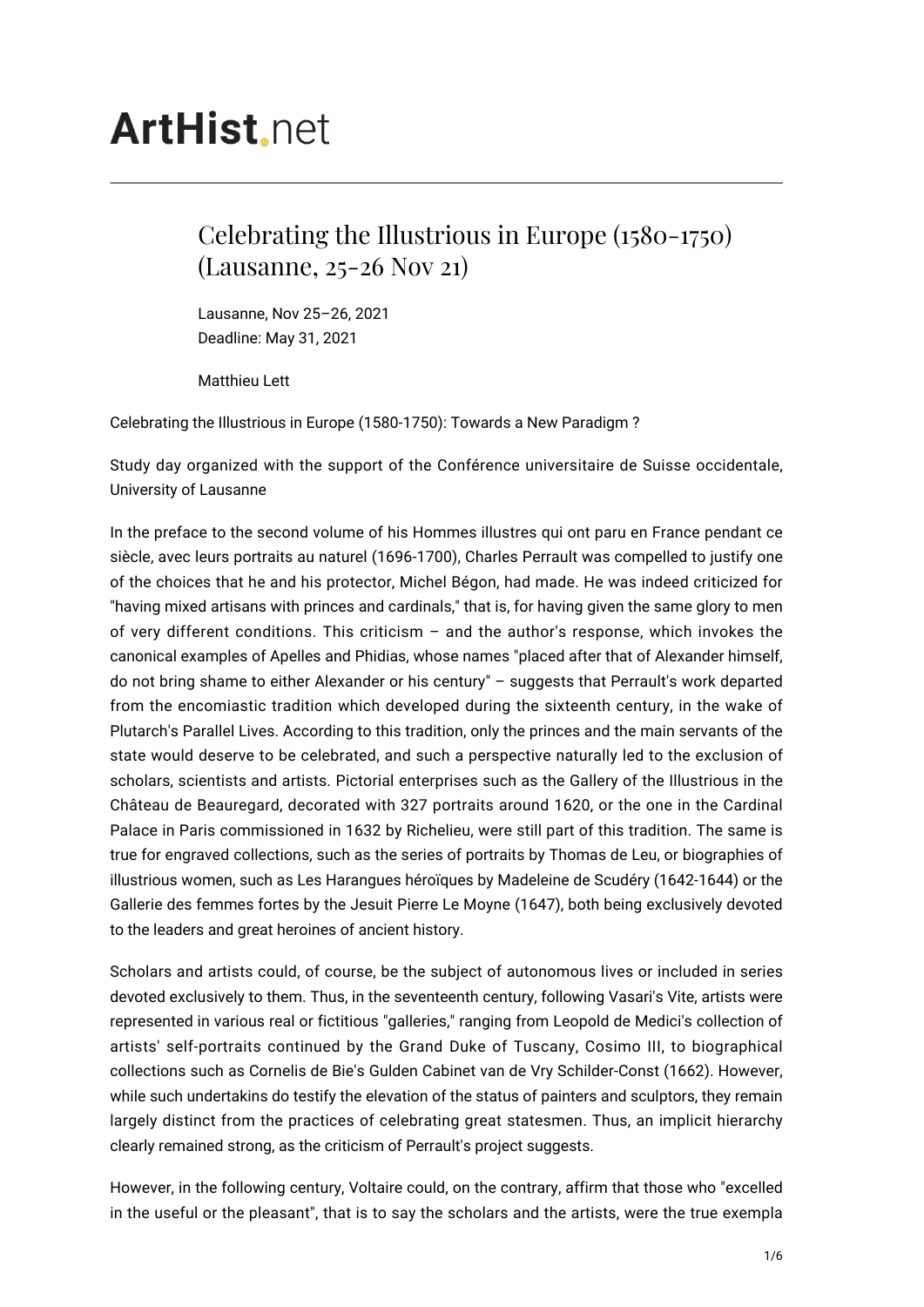virtutis : they were then likely to surpass in merit the military heroes, and to count among the first of the great men. How did this paradigm shift – in which Perrault's work seems central – take place between 1580 and 1750? The France of Louis XIV a priori appears as a catalyst, because of the renewal of the modes of celebration of the royal glory and, above all, because of the institutionalization of the worlds of the arts, sciences and letters under the ministry of Colbert, a phenomenon that gave rise to the elaboration of new structured social bodies, accompanied by new types of discourses which aimed to support their legitimacy. However, like André Thevet's Vrais pourtraits et vies des hommes illustres (1584) or Van Dyck's Icones Principum Virorum (1645), some undertakings prior to Perrault's work were already bringing together scholars, artists and statesmen on the same level. These few examples should lead us to reconsider the pivotal role hitherto attributed to the reign of Louis XIV, in order to try to retrace in greater detail the evolution of the social and intellectual conditions that allowed the emergence of new types of discourse on the Illustrious.

Until now, the historiography has mainly focused on the issues of biography in the humanist context of the sixteenth century, which largely relied on the model of Plutarch (Dubois, 2001; Eichel-Lojkine, 2001), or conversely, on the development of the cult of great men after 1750 (Bonnet, 1998; Gaehtgens and Wedekind, dir., 2009). The aim of this study day is therefore to review all the biographical productions of a period that has been little considered until now, in order to better understand how the modes of celebrating the glory of illustrious men were transformed between 1580 and 1750, both in writing and in images, by taking into account various media such as books, prints, paintings, sculptures and even medals.

In addition to case studies, transversal proposals are encouraged, especially when they can be inscribed in one or more of the following themes, which do not exhaust the field of possibilities :

- The ideological, political or social aims of the constitution of "galleries" of illustrious men and women.

- The criteria for elevating the individual to the rank of an illustrious man or woman.

- The modes of conception of projects of painted, sculpted or engraved series of illustrious men and women and their actors (sponsors, artists, dedicatees).

- The practices of consumption of the different types of biographical series.

- The place of women between "galleries of illustrious" and "galleries of beauties".

- The criteria used by biographers to justify the writing of the eulogy of categories that were little represented before the seventeenth century, in particular artists, craftsmen or scholars.

- The impact of socio-epistemic transformations of scientific practices on the writing of biographies of natural philosophers and scholars.

Papers may be presented in French or in English. Each paper will last a maximum of 30 minutes, and will be followed by 15 minutes of discussion. Proposals of 300 words, accompanied by a brief curriculum vitae and a list of publications, should be sent before 31 May 2021 to Antoine Gallay (antoine.gallay@unige.ch). Depending on the evolution of the health situation, the study day may be held, in part or entirely, online.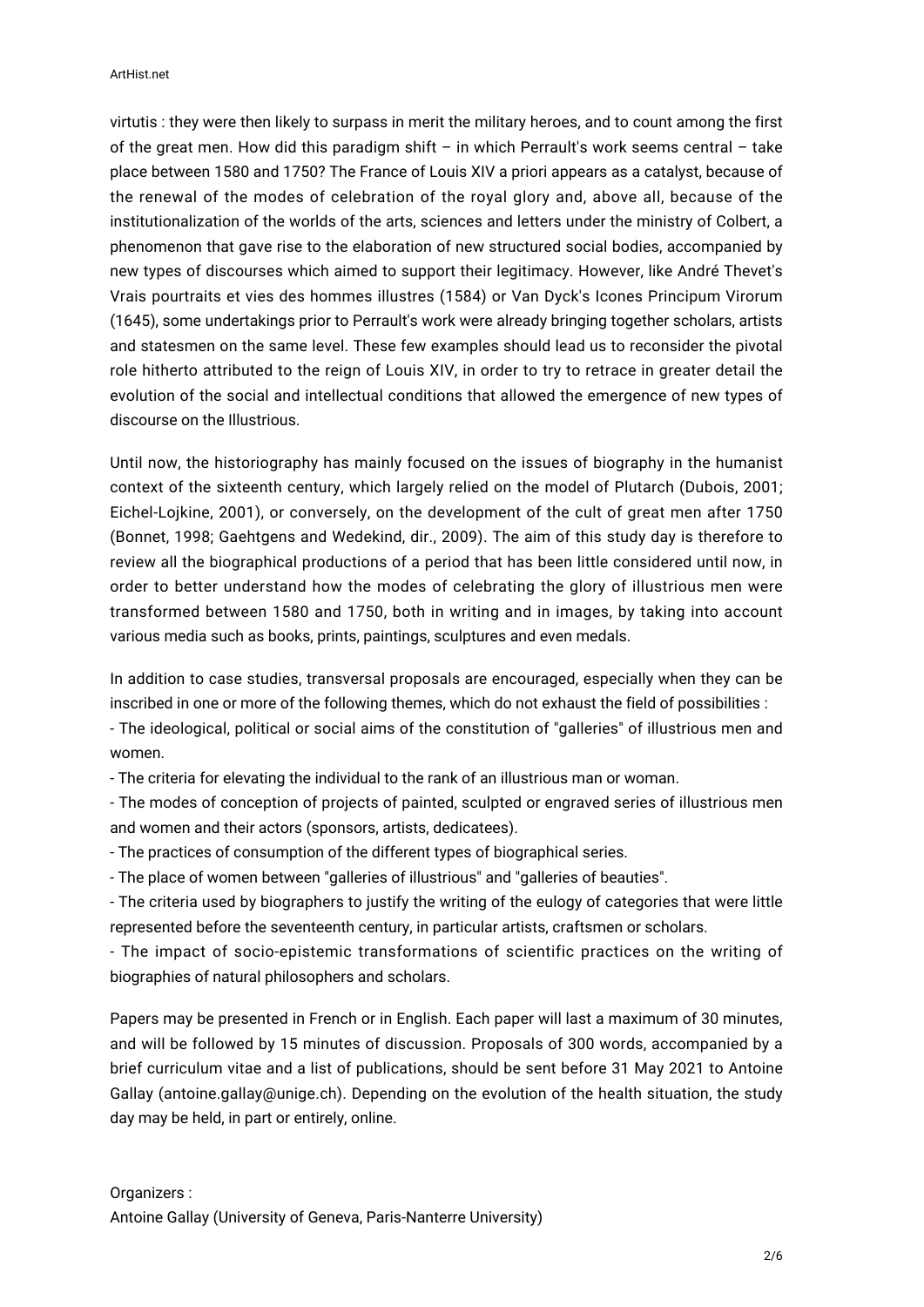ArtHist.net

Carla Julie (University of Lausanne) Matthieu Lett (University of Burgundy/LIR3S)

Scientific Committee : Prof. Jan Blanc (University of Geneva) Prof. Estelle Doudet (University of Lausanne) Prof. Christian Michel (University of Lausanne) Prof. Frédéric Tinguely (University of Geneva)

--

La célébration des Illustres en Europe (1580-1750) : vers un nouveau paradigme ?

Journée d'étude organisée dans le cadre de la Conférence universitaire de Suisse occidentale Université de Lausanne

Dans l'avertissement du second volume de ses Hommes illustres qui ont paru en France pendant ce siècle, avec leurs portraits au naturel (1696-1700), Charles Perrault se trouva contraint de justifier l'un des choix que lui et son protecteur, Michel Bégon, avaient défendus. On lui reprochait en effet "d'avoir meslé des artisans avec des princes et des cardinaux", c'est-à-dire d'avoir accordé la même gloire à des hommes de conditions très diverses. Cette critique – et la réponse de l'auteur, qui convoque les exemples canoniques d'Apelle et de Phidias, dont les noms "mis après celuy d'Alexandre mesme, ne font point de honte ny à Alexandre ny à son siècle" – permet de situer l'ouvrage de Perrault à contrepied de la tradition encomiastique qui se développa au XVIe siècle, dans le sillage des Vies parallèles de Plutarque. Selon cette tradition, seule la célébration des princes et des grands serviteurs de l'État était justifiée, dans une perspective politique, laquelle conduisait à écarter les lettrés, les savants et les artistes. Les entreprises picturales – telles que la galerie des Illustres du château de Beauregard, décorée de 327 portraits à partir de 1620, ou celle du palais Cardinal à Paris commandée en 1632 par Richelieu – s'inscrivent ainsi encore dans cette tradition. Il en est de même des recueils gravés, tels la série des portraits de Thomas de Leu, ou encore des biographies de femmes illustres, comme Les Harangues héroïques de Madeleine de Scudéry (1642-1644) ou la Gallerie des femmes fortes du jésuite Pierre Le Moyne (1647), toutes deux exclusivement consacrées aux dirigeantes et aux grandes héroïnes de l'histoire ancienne.

Les lettrés et les artistes pouvaient bien sûr faire l'objet de vies autonomes ou incluses au sein de séries leur étant exclusivement consacrées. Ainsi, au XVIIe siècle, à la suite des Vite de Vasari, les artistes furent représentés dans diverses "galeries" réelles ou fictives, allant de la collection d'autoportraits d'artistes de Léopold de Médicis poursuivie par le grand-duc de Toscane Cosme III, aux recueils biographiques comme le Gulden Cabinet van de Vry Schilder-Const de Cornelis de Bie (1662). Cependant, si de telles entreprises témoignent bien de l'élévation du statut des peintres et des sculpteurs, elles demeurent en grande partie distinctes des pratiques de célébration des grands hommes d'État. Aussi une hiérarchie implicite subsiste-t-elle clairement, comme en témoignent encore les critiques formulées à l'encontre du projet de Perrault.

Or, au siècle suivant, un Voltaire pouvait au contraire affirmer que ceux qui "ont excellé dans l'utile ou dans l'agréable", c'est-à-dire précisément les savants et les artistes, constituaient les véritables exempla virtutis : ils étaient alors susceptibles de surpasser en mérite les héros militaires, pour compter parmi les premiers des grands hommes. Comment s'est opéré ce changement de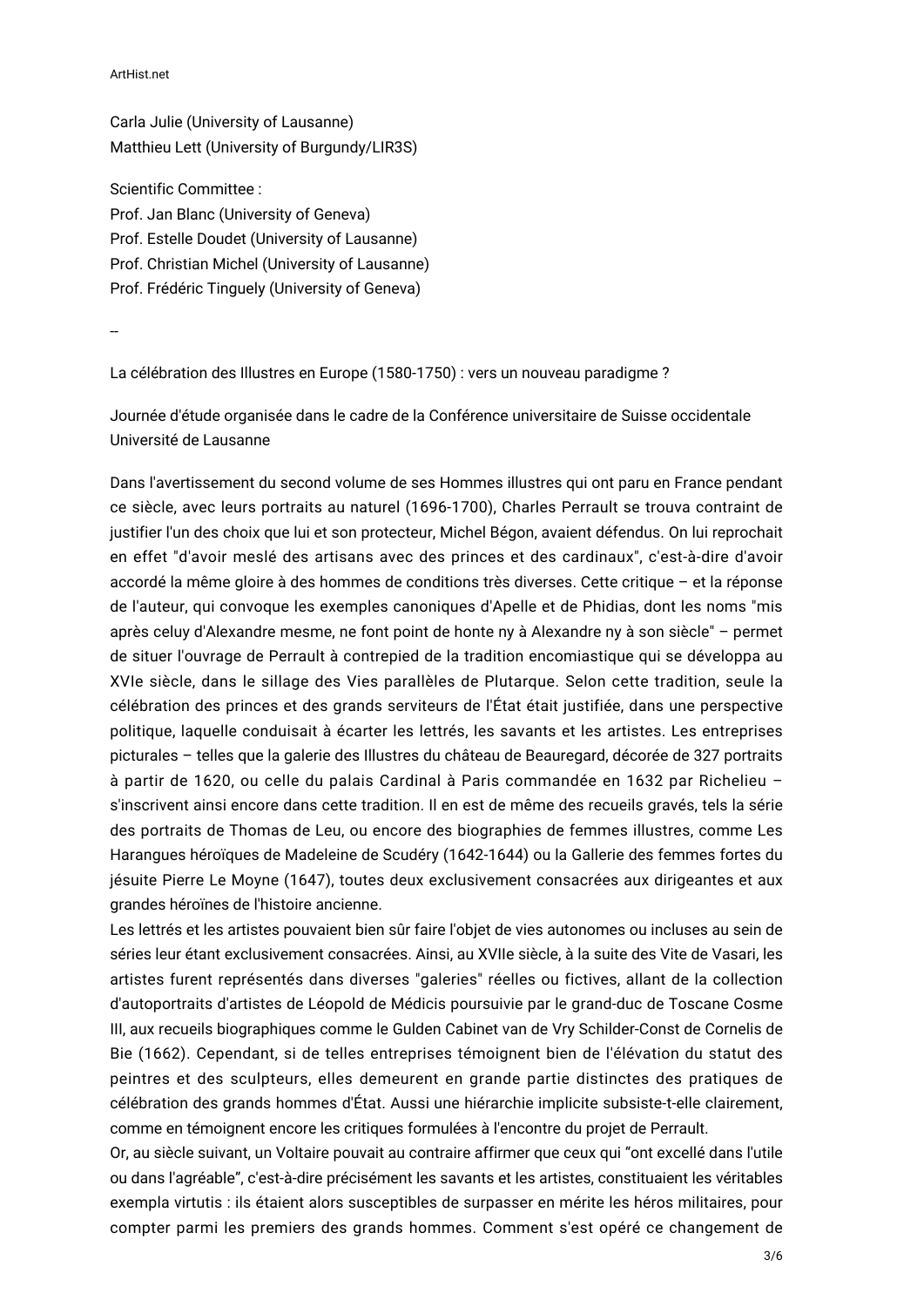paradigme, dont l'ouvrage de Perrault constituerait alors l'un des rouages les plus connus, entre 1580 et 1750 ? La France de Louis XIV apparaît a priori comme un catalyseur par le renouvellement des modes de célébration de la gloire royale et surtout par l'institutionnalisation des mondes des arts, des sciences et des lettres sous le ministère de Colbert, phénomènes qui donnèrent lieu à l'élaboration de nouveaux corps sociaux structurés, assortis de nouveaux types de discours visant à soutenir leur légitimité. Cependant, à l'instar des Vrais pourtraits et vies des hommes illustres d'André Thevet (1584) ou des Icones Principum Virorum de Van Dyck (1645), certaines entreprises antérieures à l'ouvrage de Perrault réunissaient déjà savants, artistes et hommes d'État sur un même plan. Ces quelques exemples doivent alors nous conduire à nuancer le rôle de pivot jusqu'alors attribué au règne de Louis XIV, pour tâcher de retracer plus finement l'évolution des conditions sociales et intellectuelles qui ont permis l'émergence de nouveaux types de discours sur les Illustres.

Jusqu'à présent, l'historiographie s'est essentiellement attachée à explorer les enjeux de la biographie dans le contexte humaniste du XVIe siècle, largement marqué par le modèle de Plutarque (Dubois, 2001 ; Eichel-Lojkine, 2001), ou à l'inverse, au développement du culte des grands hommes après 1750 (Bonnet, 1998 ; Gaehtgens et Wedekind, dir., 2009). Cette journée d'étude se propose donc de revenir sur l'ensemble des productions biographiques d'une période jusqu'alors peu étudiée sous cet angle, afin de mieux comprendre comment se transformèrent, entre 1580 et 1750, les modes de célébration de la gloire des illustres, tant par l'écrit que par l'image, en tenant compte de l'ensemble des médiums que constituent le livre, l'estampe, la peinture, la sculpture ou encore la médaille.

Outre les travaux portant sur des cas spécifiques, les propositions transversales sont encouragées, en particulier lorsqu'elles peuvent s'inscrire dans un ou plusieurs des thèmes suivants, qui n'épuisent pas le champ des possibles :

- Les visées idéologiques, politiques ou sociales de la constitution de "galeries" des hommes et femmes illustres.

- Les critères permettant d'élever l'individu au rang d'illustre.

- Les modes de conception de projets de séries peintes, sculptées ou gravées d'hommes et de femmes illustres, et leurs acteurs (commanditaires, artistes, dédicataires).

- Les pratiques de consommation des différents types de séries biographiques.

- La place des femmes entre "galeries des illustres" et "galeries des beautés".

- Les critères de valeur employés par les biographes pour justifier l'écriture de l'éloge des catégories peu représentées avant le XVIIe siècle, en particulier les artistes, artisans ou savants.

- L'impact des transformations socio-épistémiques des pratiques scientifiques sur l'écriture des biographies de savants.

Les communications pourront être présentées en français ou en anglais. Chaque communication durera 30 minutes au maximum, et sera suivie de 15 minutes d'échange. Les propositions de communication de 300 mots, accompagnées d'un bref curriculum vitae et d'une liste de publications, sont à envoyer avant le 31 mai 2021 à Antoine Gallay (antoine.gallay@unige.ch). Selon l'évolution de la situation sanitaire, la journée d'étude est susceptible de se dérouler, en partie ou dans son intégralité, en ligne.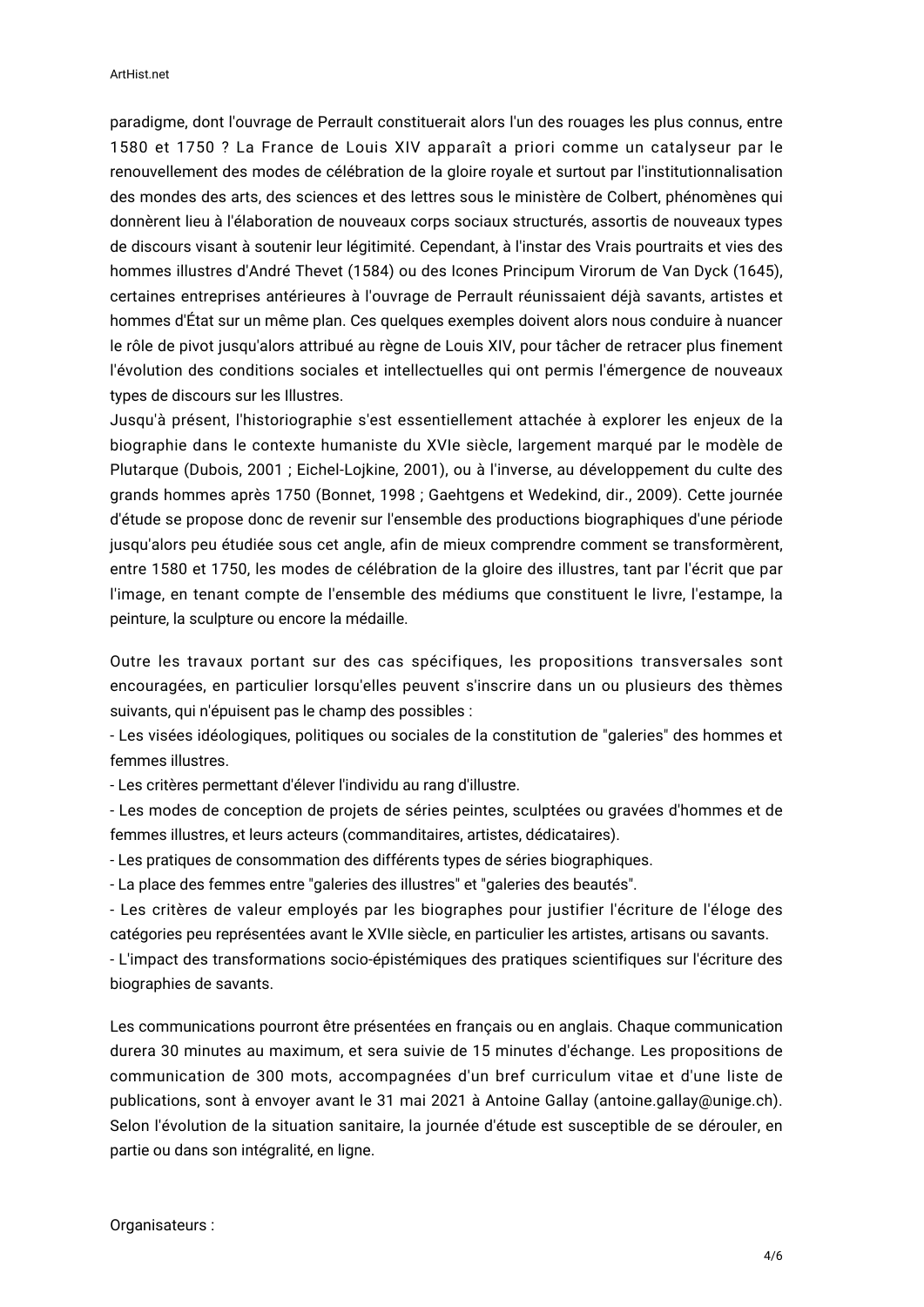## ArtHist.net

Antoine Gallay (Université de Genève, Université Paris-Nanterre) Carla Julie (Université de Lausanne) Matthieu Lett (Université de Bourgogne/LIR3S)

Comité scientifique :

Jan Blanc, professeur d'histoire de l'art de la période moderne (Université de Genève) Estelle Doudet, professeure de littérature française (Université de Lausanne) Christian Michel, professeur d'histoire de l'art de la période moderne (Université de Lausanne) Frédéric Tinguely, professeur de littérature française (Université de Genève)

Selected bibliography/Bibliographie sélective :

Barbe, Jean-Paul et Pigeaud, Jackie, Le culte des grands hommes au XVIIIe siècle, Nantes, 1998. Bell, David A., The Cult of the Nation in France : Inventing Nationalism, 1680-1800, Cambridge (Mass.), 2003.

Bonnet, Jean-Claude, Naissance du Panthéon : essai sur le culte des grands hommes, Paris, Fayard, 1998.

Chaigne-Legouy, Marion et Salamon, Anne, "Les hommes illustres : introduction", Questes. Revue pluridisciplinaire d'études médiévales, no 17, 2009, p. 5-23.

Civil, Pierre, "Culture et histoire : galerie de portraits et "hommes illustres" dans l'Espagne de la deuxième moitié du XVIe siècle", Mélanges de la Casa de Velázquez, vol. 26, no 2, 1990, p. 5-32.

Costamagna, Philippe, "La constitution de la collection de portraits d'hommes illustres de Paolo Giovio et l'invention de la galerie historique", in Mœnch, Esther, Primitifs italiens : le vrai, le faux, la fortune critique, Milan, 2012, p. 167-175.

Culpin, David J., "Introduction" in Perrault, Charles, Les hommes illustres qui ont paru en France pendant ce siècle : avec leurs portraits au naturel, Tübingen, 2003.

Denk Claudia, Artiste, citoyen et philosophe : der Künstler und sein Bildnis im Zeitalter der französischen Aufklärung, Munich, 1998.

Dubois, Claude-Gilbert, "L'individu comme moteur historiographique : formes de la biographie dans la période 1560-1600", Nouvelle Revue du XVIe Siècle, vol. 19, no 1, 2001, p. 83-105.

Eichel-Lojkine, Patricia, Le Siècle des Grands Hommes. Les recueils de Vies d'hommes illustres avec portraits du XVIe siècle, Louvain, 2001.

Gaukroger, Stephen, "The Académie des Sciences and the Republic of Letters : Fontenelle's Role in the Shaping of a New Natural‐Philosophical Persona, 1699–1734", Intellectual History Review, vol. 18, no 3, 2008, p. 385-402.

Gaehtgens, Thomas W. et Wedekind, Gregor [dir.], Le culte des grands hommes, 1750-1850, Paris, 2009.

Lhopiteau, Simon, "Les Tableaux Historiques (1652) de Pierre Daret, une entreprise audacieuse de célébration des grands hommes", Bulletin de la Société de l'Histoire de l'Art Français, 2009, p. 29-43.

Michel, Christian, "Des Vite de Bellori à l'Abrégé de la vie des Peintres de Roger de Piles : un changement de perspective", Studiolo, vol. 5, 2007, p. 193-201.

Miller, Peter N., "The "man of learning" defended: seventeenth-century biographies of scholars and an early modern ideal of excellence", in Coleman, Patrick J. [et al.], Representations of the self from the Renaissance to Romanticism, Cambridge, 2000, p. 39-62.